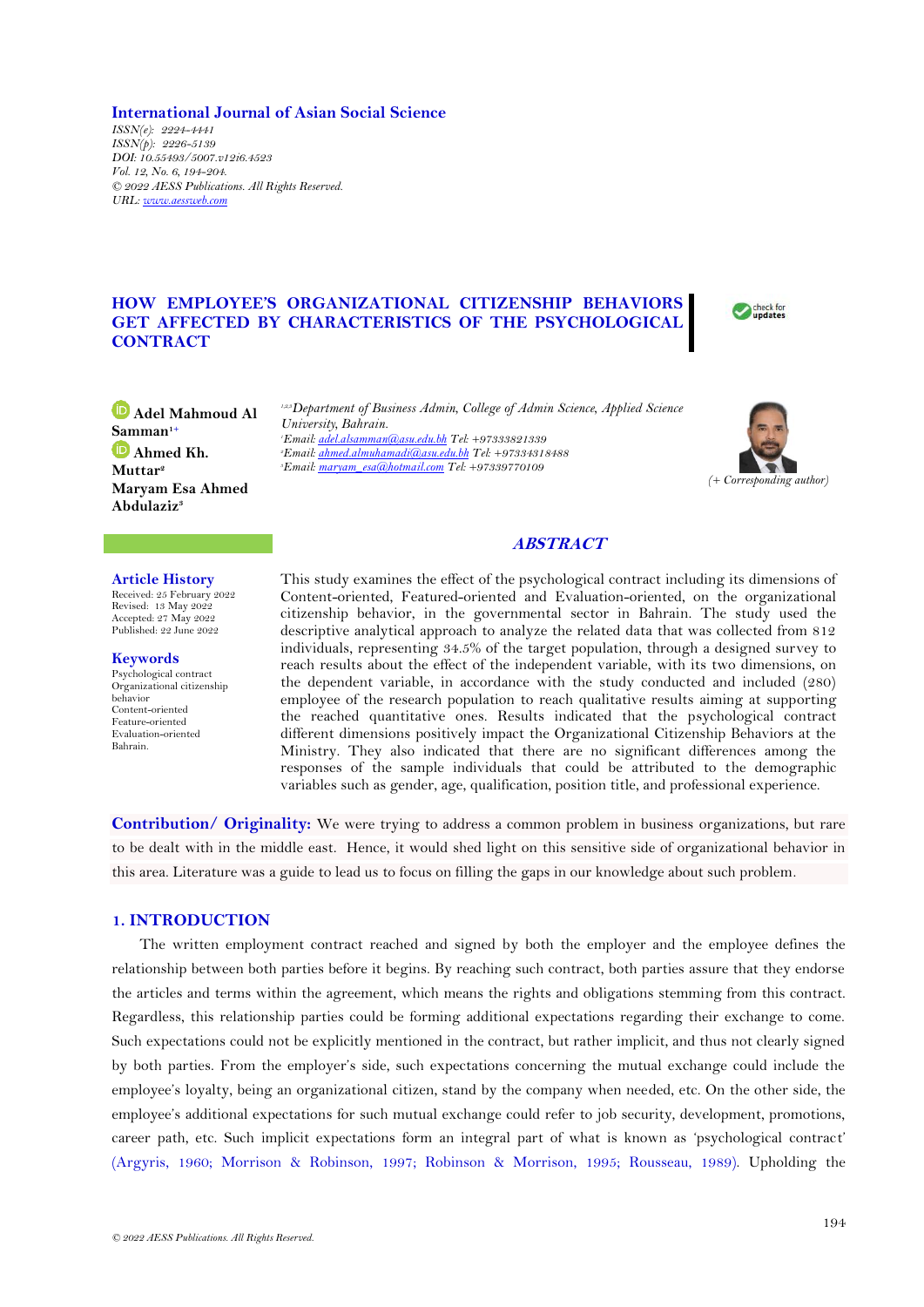importance of organizational citizenship behavior in real life, Frederick Smith, founder of FedEx, says that "people first, distinguished service, profit" : "since FedEx was created, employees have been at the top of the organization's priorities, because it's the right policy," and his employees love him so much and trust him that the customer service manager at Federal Express says: "If Frederick Smith had asked his 13,000 employees to line up on the Hernando de Sotre Bridge in Memphis and jump off the bridge, it would have been 99.99% [\(Balogun, Ayodele, Olowodunoye,](#page-8-1)  [& Ogundijo, 2021\)](#page-8-1). The interest of an organization in promoting desirable organizational citizenship behavior among its personnel contributes to the harmonization of the duties and obligations of the individuals and the organization and to the investment of its personnel to achieve its objectives, not only by performing core functions but also by being able to perform additional functions that benefit the organization.

The theoretical contribution and practical implications represent the two elements of the significance of this study. From one side, the study dealt with a relatively recent management topic in this part of the world. It was one of the first studies to address the issue of the impact of psychological knots on the behavior of organizational citizenship of employees in Bahrain. In addition, the study can open up new research horizons for researchers in organizational behavior, human resources, and social psychology. On the implication side, this study can help organizations achieve competitive advantage by investing their employees, strengthen the psychological contract of their employees, help organizations reduce the displacement of minds and scientific competencies, reduce the material and moral costs involved, and contain, develop and invest existing human resources to achieve and develop organizational goals. The study also focuses on human development in organizations. It is considered to have a positive impact in increasing understanding of working relationships and their impact on the organizational citizenship behavior of employees in the work environment.

## **2. LITERATURE REVIEW**

Business world today did a lot of changes to how organizations operates within or outside. It makes them more complex and removed all boundaries. Furthermore, there were several factors that contributed in such changes, such as rise in mergers and acquisitions, globalization with its impacts, layoffs and organizational changes and restructuring; all of these factors brought major changes in the relationship between employer and employees [\(Shafqat & Mushtaq, 2020\)](#page-10-2). Thus, the psychological contract has appeared as a corner stone in the mentioned relationship [\(Li, Xu, & Zheng, 2021\)](#page-9-1). [Alcover, Martinez-Inigo, and Chambel \(2012\)](#page-8-2) stated that there were numerous events that happen in organizational environment that cause emotional responses among the employees. Their behaviors and attitudes get affected by such emotional experiences. When positive events take place in the organizational environment, they affect the cognitive evaluation of the employee's job, and hence lead the employee towards positive emotions and views towards the organization he/she works for, which leads eventually to their motivation towards achieving the desired outcomes. On the other side, we find that negative things within the organizational environment lead employees towards negative emotions and views of their jobs and the organization, hence, they get less motivated to exert efforts in performing their work missions and tasks (Liu, [2019;](#page-9-2) [Sobaih,](#page-10-3) [Ibrahim, & Gabry, 2019\)](#page-10-3). Psychological contracts achieve mentis an important indicator of the attitudinal and behavioral responses of employees at place of work [\(Ahmad & Zafar, 2018\)](#page-8-3) as the agreed promises are the corner stone for the psychological contract. Psychological contracts fulfillment has been perceived by employees when organizational promises are completed and employee's expectancies are met [\(Rayton, Brammer, & Millington,](#page-10-4)  [2015\)](#page-10-4). Furthermore, in the organizations, the sense of being valued among personnel are usually created by the fulfillment of the psychological contract, which leads toward extra confidence and trust upon the organization and eventually, leads to positive impact on outcomes in the workplace for both parties involved in the psychological contract, namely, the employer and [Conway and Coyle-Shapiro \(2012\)](#page-9-3).

The concept of a psychological contract was first developed and followed by the ideas of researchers [\(March &](#page-9-4)  [Simon, 1958\)](#page-9-4) in the 1930s to 1950s, during which the concept of a psychological contract came under the social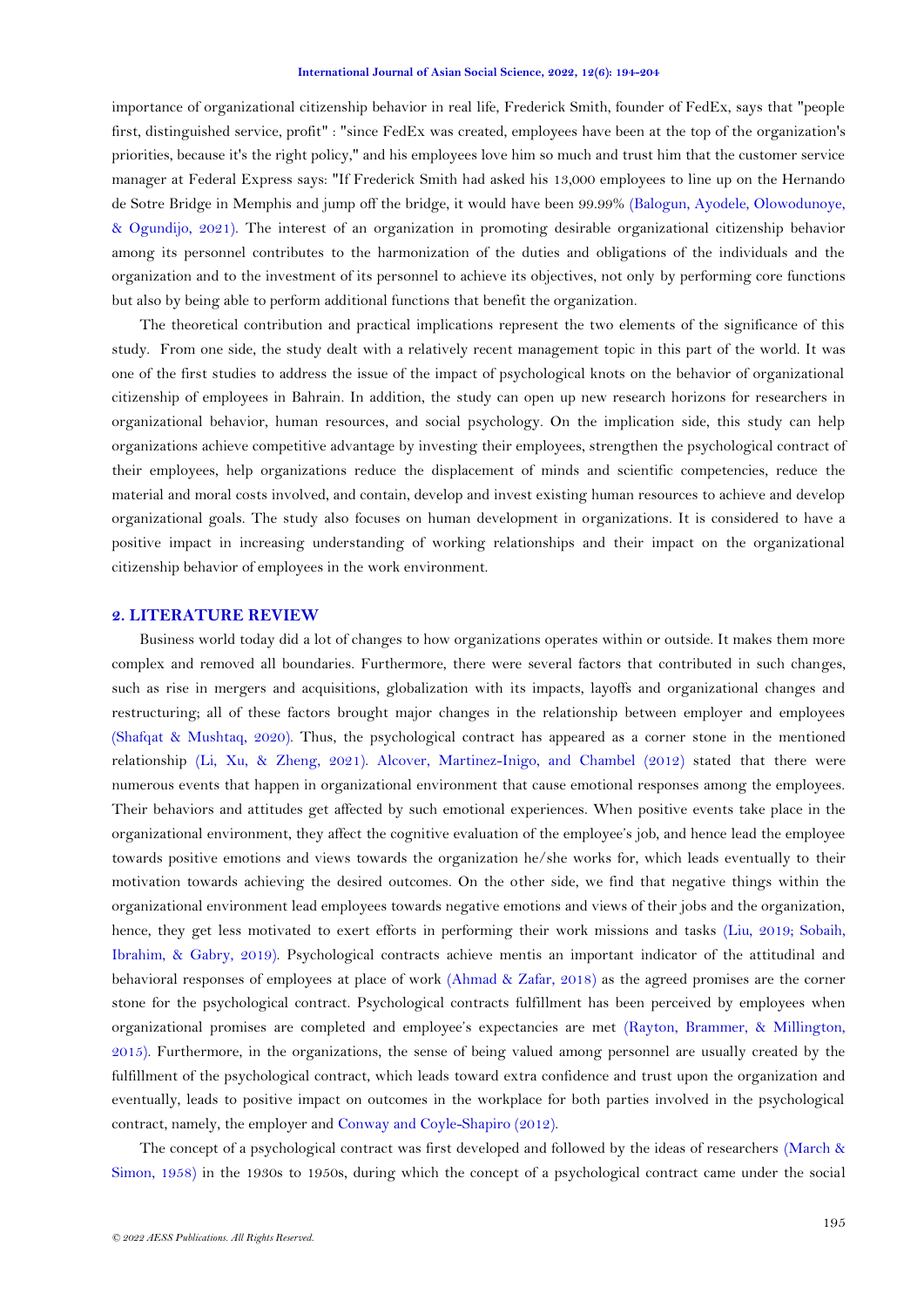sciences, representing a bilateral relationship between the employee and the organization, based on the principle of treatment, by balancing the process of giving one's work in return for rewards and incentives. Two researchers have developed this concept of a Model Contribution-Inductions theory, which expresses an individual's contribution to work, whereby the induction-induction-induction-serves as a motivator and motivator for an employee of the Organization: the greater the inducements and inducements, the greater the contribution of individuals While the concept of contribution theory and seduction has been seen by researchers as a reflection of the employment contract, while it is similar to the psychological contract concept, it reflects an individual's duties toward work in return for pay [\(Conway & Briner, 2005\)](#page-9-5). The sixties until the eighties, which focused on the concept of the psychological contract from the relational perspective, so the relationship of the two parties continues on the basis of the two parties' agreement on the terms of their relationship and the exchange of the desired benefit. The opinion of the notebook [\(Argyris, 1960\)](#page-8-0) was in the same vein. Schein, 1965, argued that organizational effectiveness and employee commitment depend on two important factors, the degree of a staff member's expectations depends on what the organization provides and on the duties owed to it, linking them to the expectations of the organization and to what the staff member will receive in return, and Money received in return, satisfaction with social needs, providing security and safety for hard work and functional loyalty, opportunities for self-realization, ability of staff to achieve high productivity with the best standards and quality, and creativity in service delivery to achieve organizational goals. The definition [\(Schein, 1965\)](#page-10-5) added that a psychological contract plays a key role in influencing the behavior of organizational citizenship, while it was followed by the development by the researcher [\(Roehling, 1997\)](#page-10-6) of the concept of a psychological contract: explicit consent is required not only in the workplace but also in various spheres of life, such as the relationship of client and counselor, student and teacher, as well as husband and wife; and he assumed that the relationship of employees with management in the organization is shaped by leadership and has been matched by researchers [Gibson \(1966\)](#page-9-6) and [Portwood and Miller \(1976\)](#page-10-7) added that the Kotter concept of psychological contract is an implied contract based on employee and employer expectations even if these expectations are not compatible with each other, as opposed to the requirement that employer and employee expectations conform. Inadvertently or inadvertently, the failure of either an employee or an organization to agree to contract terms informally results in a breach of contract, which can have negative consequences for the employee's behavior, including abandonment [\(Schaupp, 2012\)](#page-10-8).

The subjective nature i.e. the self-contract is the individual's unique interpretation of the obligations agreed upon in the psychological contract and the classification and processing of information, as it varies according to his vision as [Tallman \(2001\)](#page-10-9) stated. The characteristic nature so that the psychological contract is represented by implicit clauses that arise through the observations of others and the cues and privileges that were declared by the organization and Specific nature and publications such as health insurance, training and professional development, may be published orally during an interview as well as through a legal contract [\(McInnis, 2012\)](#page-9-7).

Cognitive nature. The more the individual becomes aware of his or her duties towards the organization, the more he or she can fulfill and harmonize his or her duties as required, and in return obtain his or her rights from the organization (Harman, Millar, [& Kerwin, 2021\)](#page-9-8). In order to attract and maintain human resources in the organization, today's leadership requires that it develop plans, maps and policies through which it can organize its workflows, understanding the organization's goals and pursuing its development. Such plans include ways to promote and develop the organizational citizenship of a staff member in the Organization and to address barriers that may affect the behavior of staff members, which have a negative impact on the Organization. Organizations' success depends on the readiness of their staff to go for broader horizons and assignments than on offering the limited job requirements to the regular staff member. [Organ, Podsakoff, and Scott \(2006\)](#page-10-10) defined organizational citizenship behavior as "elective behaviors that go beyond formal job descriptions, in which individuals within the organization neither expect nor claim the corresponding compensation system, which ensures effective performance for the organization" [\(Organ, 1988\)](#page-9-9). This definition encompasses three main aspects: first selective behavior, then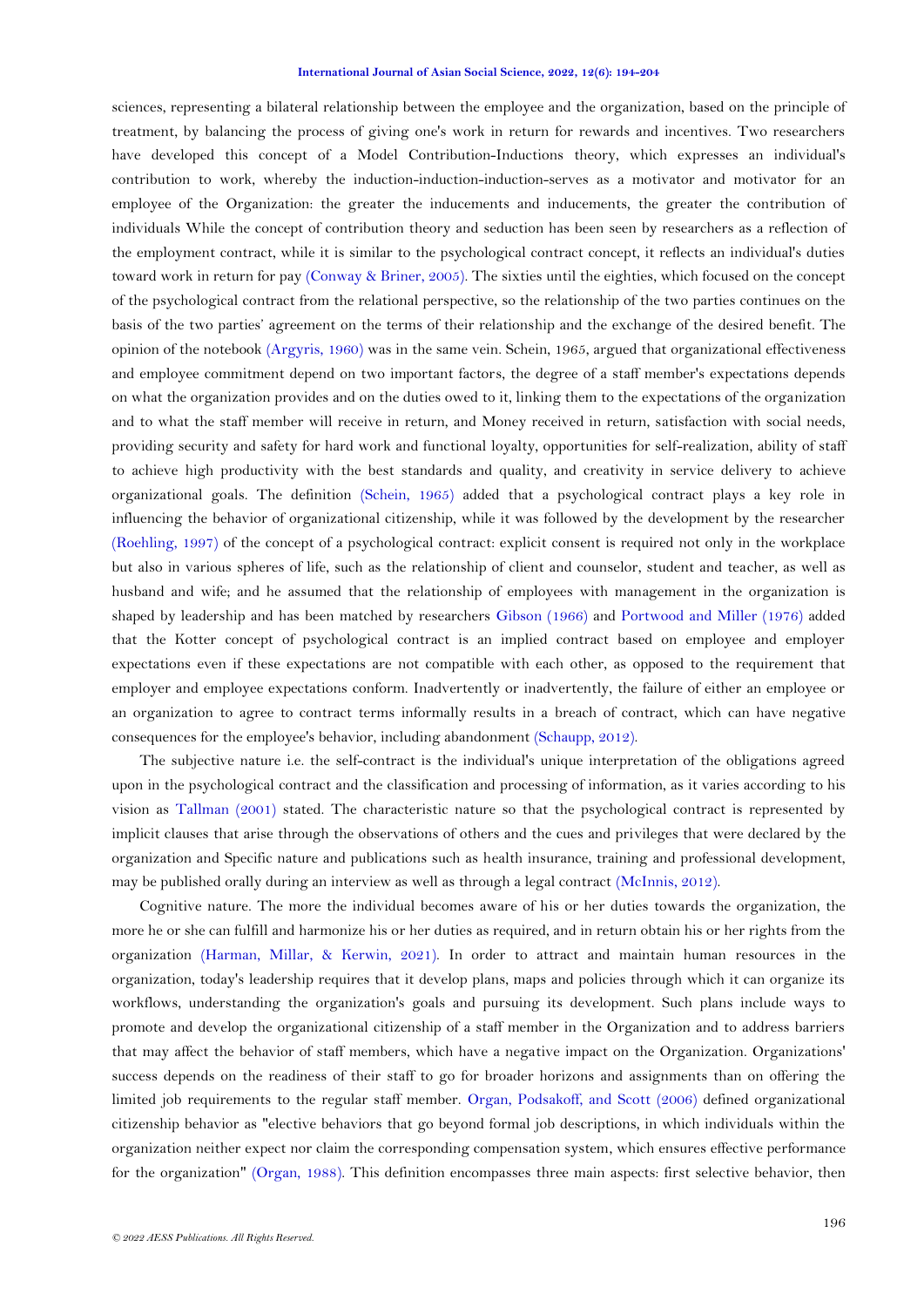non-rewards, and outcomes of citizenship supportive behavior to strengthen organizational effectiveness [\(Mayam,](#page-9-10)  [Adel, & Ahmed, 2021\)](#page-9-10). [Reimann and Guzy \(2017\)](#page-10-11) added as additional desirable behavior by the organization, is not stated to be linked to the remuneration system, expressed as "additional behavior beyond the formal conduct of an individual in the organization and at the same time desirable by the organization" [\(Khaliq et al., 2019\)](#page-9-11). It was expressed as voluntary, voluntary and conscientious behavior, by adding to the behavior of a voluntary role and providing assistance to staff members of the organization as well as to the organization without regard to remuneration or remuneration, which enhanced the image of the organization of competing organizations and individuals not belonging to the organization, as the staff member contributed to organizational well-being and the staff member was not liable to punishment or retribution for failing to exercise such assistance. In addition to the concept of organizational citizenship behavior as that which influences and makes a good impression on the members of an organization by employers [\(Konovsky &](#page-9-12) Pugh, 1994).

The number and content of organizational citizenship behavior are dimensionless, and three main dimensions will be highlighted to show the effect of psychological contract characteristics on them based on the study (Schnake [& Dumler, 2003\)](#page-10-12). Altruism is the personal behavior of an individual in helping his co-workers, in matters relating to the work itself. Where [Becton, Giles, and Schraeder \(2008\)](#page-8-4) indicates that it is the performance of a personal citizenship. It suggests suggestions and provides co-workers and the organization with positive skills and knowledge for the good of the work, and adds that an altruistic individual is also willing to provide emotional support and courtesy, setting team goals as they see fit for everyone. Examples of altruistic behavior include engaging coworkers in new ways of working, wanting to educate them, helping new workers, and ensuring workrelated problems do not occur. Civilized behavior, which is called the sincerity of citizenship, which is the individual's desire to participate and integrate in the activities of the informal organization, and the willingness to bear the burdens of overtime, in addition to the careful reading of the publications and declarations of the Organization results in positive, constructive engagement and concern for the fate of the Organization.

Sportsmanship, which is the dimension that reflects the individual's willingness to take on additional tasks and tasks without rejection or grumbling, accepting them with open arms, and being patient with the frustrations received and Without feeling divided and unfairly, accepting career frustrations reduces the workload of the immediate boss, allowing him or her time to solve real business problems in the organization, thereby fostering a constructive spirit among the members of the organization, rather than being consumed by trying to generate unnecessary debate. In [Rousseau and Tijoriwala \(1998\)](#page-10-13) reviewed the evaluations used in the research on psychological nodes. A new organizational framework for future research has been proposed, including the characteristics of the psychological nodes (subjective nature, subjective nature, cognitive nature) chosen to measure their impact on the aspects of organizational citizenship behavior. These characteristics have many characteristics that help to study the content of the psychological nodes more fully. The authors consider that Both researchers noted that it is difficult to identify specific dimensions of psychological contract measurement, but it is possible to consider future research on the impact of psychological contract characteristics not only in organizations but also nationally. Despite all experimental research conducted using psychological contract types, it remains to be seen whether transactional and relational contracts can be generalized to samples over time [\(Ten Brink, 2004\)](#page-10-14). [Manning](#page-9-13)  [\(1993\)](#page-9-13) asserted that interviewing staff of the organization and human resources specialists is an effective empirical and supportive method of measuring the psychological contract of the organization, in addition to the distributed identification of staff [\(Robinson & Morrison, 1995\)](#page-10-0) the research tools of the study.

As one of the most vital elements in the success or failure of an organization, the positive behavior of individuals within an organization ensures the achievement and continuity of its goals, this is generated when an individual is associated and feels responsible for the organization, thus ensuring the success and survival of the organization. With the fulfilment of the psychological contract characteristics of employees in the organization, the ways of communication and relations between the members of the organization are developed, and coordination is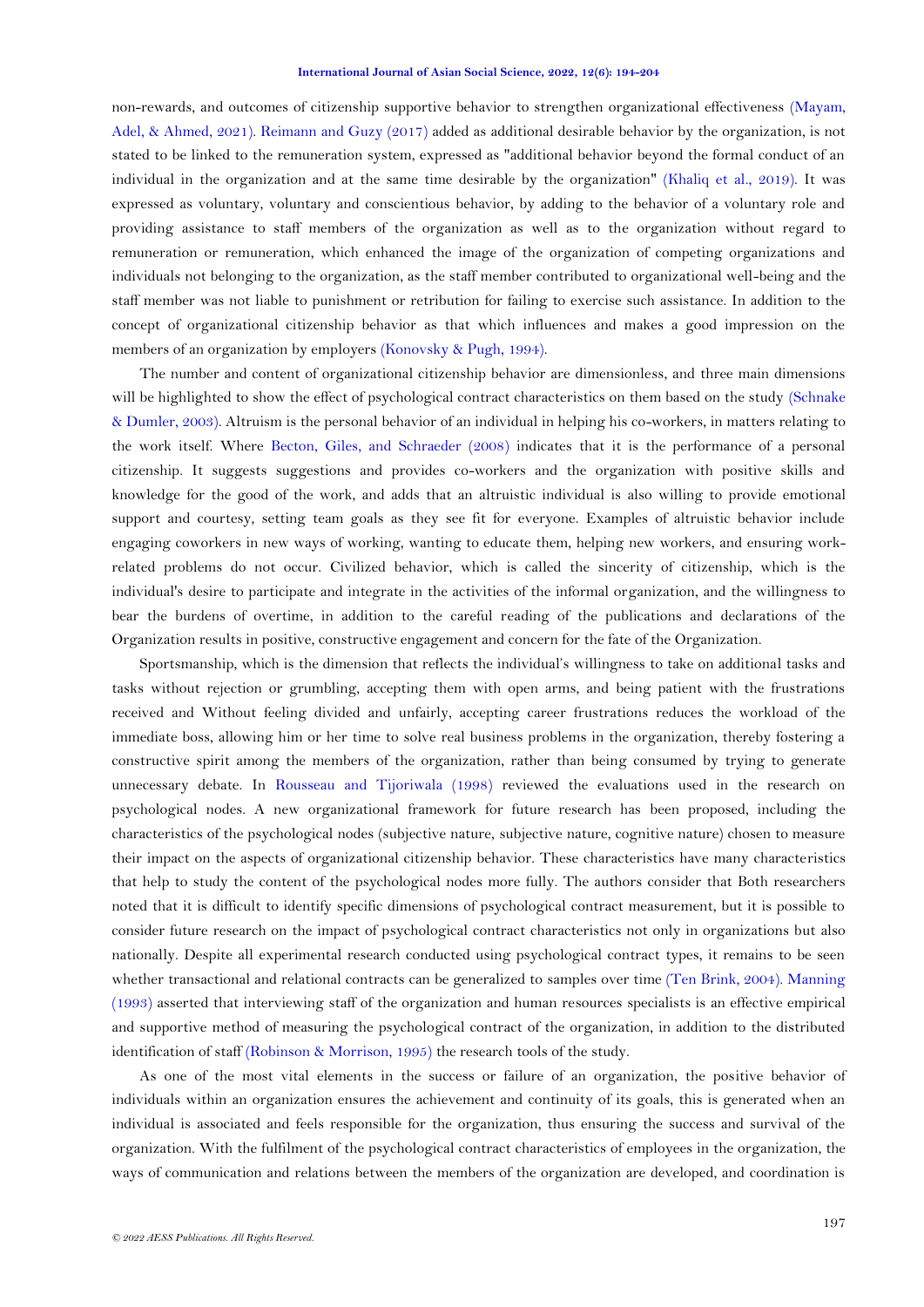achieved so that those variables (altruism, cultural behavior, sports spirit) are generated among the members and can be assured of increased morale and satisfaction between the staff and the clients [\(Khalid, 2020\)](#page-9-14).

# **3. HYPOTHESES AND CONCEPTUAL FRAMEWORK**

Based upon the above literature review discussion, this study aims at testing the following hypotheses:

In this paper, researchers have developed a conceptual framework to depict the relationship between Cultural Barriers and Women's contribution in the private labor market as follows:

*H1 "There is a significant effect of the characteristics of the psychological contract on the organizational citizenship behavior.*

*H1-1 "There is a significant effect of subjective nature on the dimensions of organizational citizenship behavior.*

*H2-2 "There is a significant effect of the characteristic nature on the dimensions of organizational citizenship behavior.*

*H3-3 "There is a significant effect of cognitive nature on the dimensions of organizational citizenship behavior.*

For the sake of the study, the following conceptual framework was developed for the study variables and hypotheses:



**Figure 1.** Study conceptual framework.

<span id="page-4-0"></span>[Figure 1](#page-4-0) illustrates the conceptual framework developed by researchers to depict the relationship between the dimensions of the independent variable, Psychological Contract, and the dependent variable, Organizational Citizenship Behavior.

# **4. METHODOLOGY AND PROCEDURES**

This part of the study deals with the study variables and their measurement, study population and sample, reliability tools employed and data analysis methods, as follows:

### *4.1. Study Variables and Measurement*

This study deals with two types of variables:

(1) Independent Variable, represented in the Psychological Contract along with its used characteristics of Content-oriented, Featured-oriented and Evaluation-oriented.

(2) Dependent Variable, which is the Organizational Citizenship Behavior.

A questionnaire was purposely developed and used on a sample of 280 personnel of those working for a governmental organization in Bahrain, the aim of which was to assess their perception regarding the three used characteristics of psychological contract.

## *4.2. Validity and Reliability*

A pilot study was used on a sample consisted of 40 personnel to make sure of the data collection tool reliability, and as far as the consistency is concerned, the researchers used the coefficient of Cronbach Alpha for the used dimensions as shown in the following table: [Table 1](#page-5-0) shows the result of the analysis: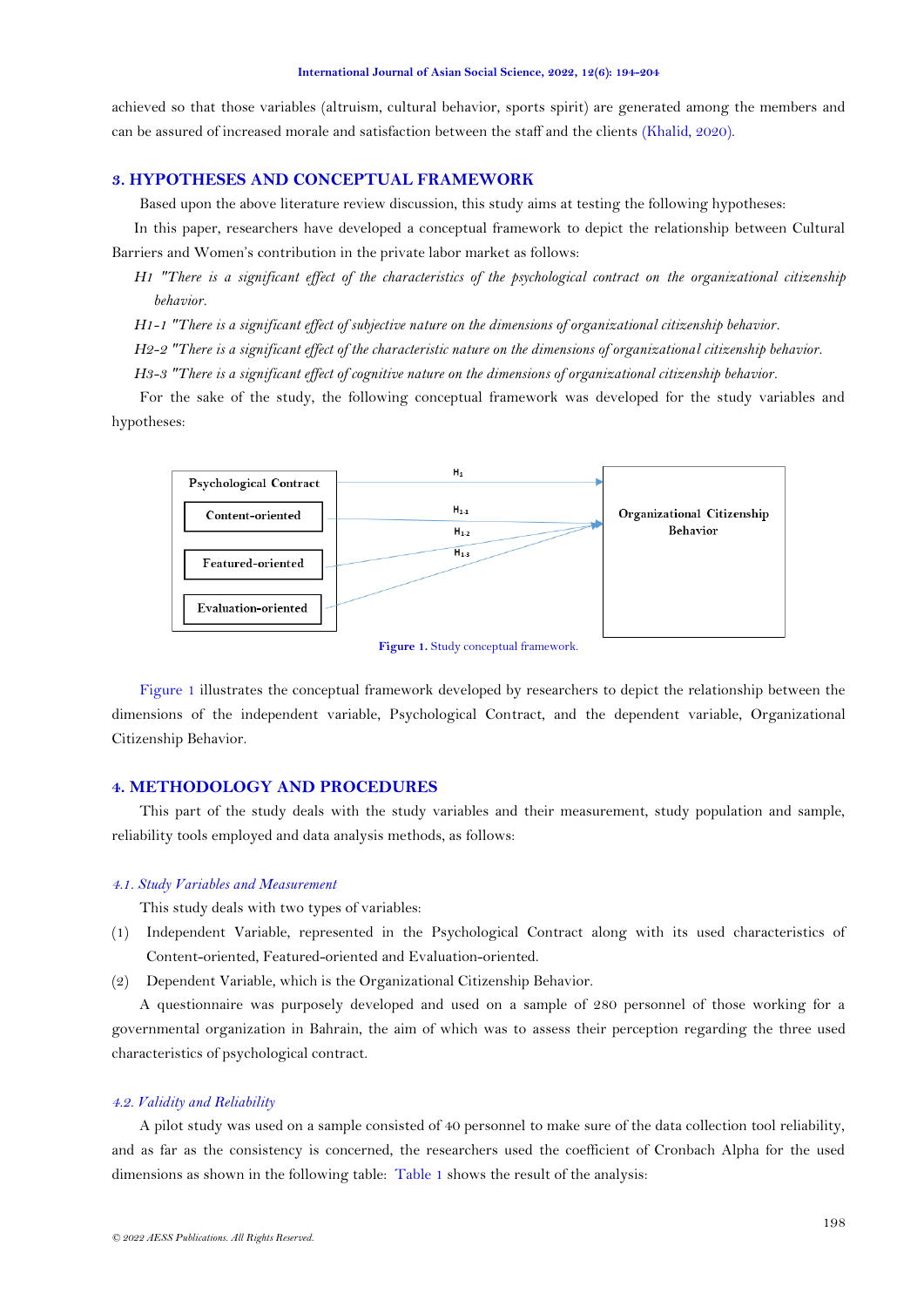<span id="page-5-0"></span>

| Variables    |                      | <b>Psychological Contract Dimensions</b> |                         | <b>Total Psychological</b><br><b>Contract Dimensions</b> | Organizational<br><b>Citizenship Behavior</b> |  |
|--------------|----------------------|------------------------------------------|-------------------------|----------------------------------------------------------|-----------------------------------------------|--|
| Dimensions   | Content-<br>oriented | Featured-<br>oriented                    | Evaluation-<br>oriented | 0.914                                                    | 0.951                                         |  |
| Alpha        | 0.856                | 0.867                                    | 0.906                   |                                                          |                                               |  |
| Significance | 0.01                 | 0.01                                     | 0.01                    | 0.01                                                     | 0.01                                          |  |

|  | Table 1. Study variables validity and reliability. |  |  |  |
|--|----------------------------------------------------|--|--|--|
|  |                                                    |  |  |  |

[Table 1](#page-5-0) demonstrate that the reliability and validity coefficients the used variables are quite high, as we see that the least value for Cronbach Alpha is 0.856 for the dimension of Content – oriented. Regarding the validity, we find that the confidents are relatively high for all used variables, which means that the results reached point out to a suitable degree of internal consistency among the dimensions used. Furthermore, correlation coefficients were considered for each of the survey paragraphs beside the total correlation and were computed using SPSS software to assure the data collection tool validity and consistency. Hence, the study instrument validity and consistency were logically and statistically assured to collect the field data of the study.

# *4.3. Data Analysis*

The used methods included the following:

- Measured of Descriptive Statistics, such as means, standard deviations, ratios, repetitions, in addition to correlation coefficients among the used variables and dimensions to compute the initial results.
- Multiple and simple regression to examine the relationships that were demonstrated in the conceptual model.

# **5. RESULTS**

# *5.1. Initial Indicators*

<span id="page-5-1"></span>[Table 2,](#page-5-1) shows the study sample demographic variables descriptive statistics, as follows:

| <b>Table 2.</b> Drug y sample about purce statistics. |                       |                                                                                        |            |  |  |  |  |  |
|-------------------------------------------------------|-----------------------|----------------------------------------------------------------------------------------|------------|--|--|--|--|--|
| Variable                                              | Category              | Repetition                                                                             | Percentage |  |  |  |  |  |
|                                                       | М                     | 87                                                                                     | 31.1%      |  |  |  |  |  |
| Gender                                                | F                     | 193<br>13<br>113<br>95<br>34<br>25<br>37<br>40<br>145<br>58<br>188<br>8.6%<br>24<br>54 | 68.9%      |  |  |  |  |  |
|                                                       | $\leq 2.5$            |                                                                                        | 4.6 $%$    |  |  |  |  |  |
|                                                       | $25 - 35$             |                                                                                        | $40.4\%$   |  |  |  |  |  |
| Age                                                   | 36-45                 |                                                                                        | $33.9\ \%$ |  |  |  |  |  |
|                                                       | $36 - 55$             |                                                                                        | 12.1%      |  |  |  |  |  |
|                                                       | > 55                  |                                                                                        | 8.9%       |  |  |  |  |  |
|                                                       | High School           |                                                                                        | 13.2%      |  |  |  |  |  |
|                                                       | Diploma               |                                                                                        | 14.3 %     |  |  |  |  |  |
| Qualification                                         | Bachelor              |                                                                                        | 51.8%      |  |  |  |  |  |
|                                                       | <b>Higher Studies</b> |                                                                                        | $19.3\%$   |  |  |  |  |  |
|                                                       | Employee              |                                                                                        | 67.1 %     |  |  |  |  |  |
| <b>Position Status</b>                                | Supervisor            |                                                                                        |            |  |  |  |  |  |
|                                                       | Head of a Section     |                                                                                        | $19.3~\%$  |  |  |  |  |  |
|                                                       | Dept. Manager         | 14                                                                                     | $5.0\%$    |  |  |  |  |  |

Table 9. Study sample descriptive statistics.

# *5.2. Testing the Study Hypotheses*

In this part, we will deal with the statistical data analysis testing for the study hypotheses as follows:

# *5.2.1. Testing H<sup>1</sup>*

In order to test the effect of the psychological contract variable on the organizational citizenship behavior, the variance was performed as follows: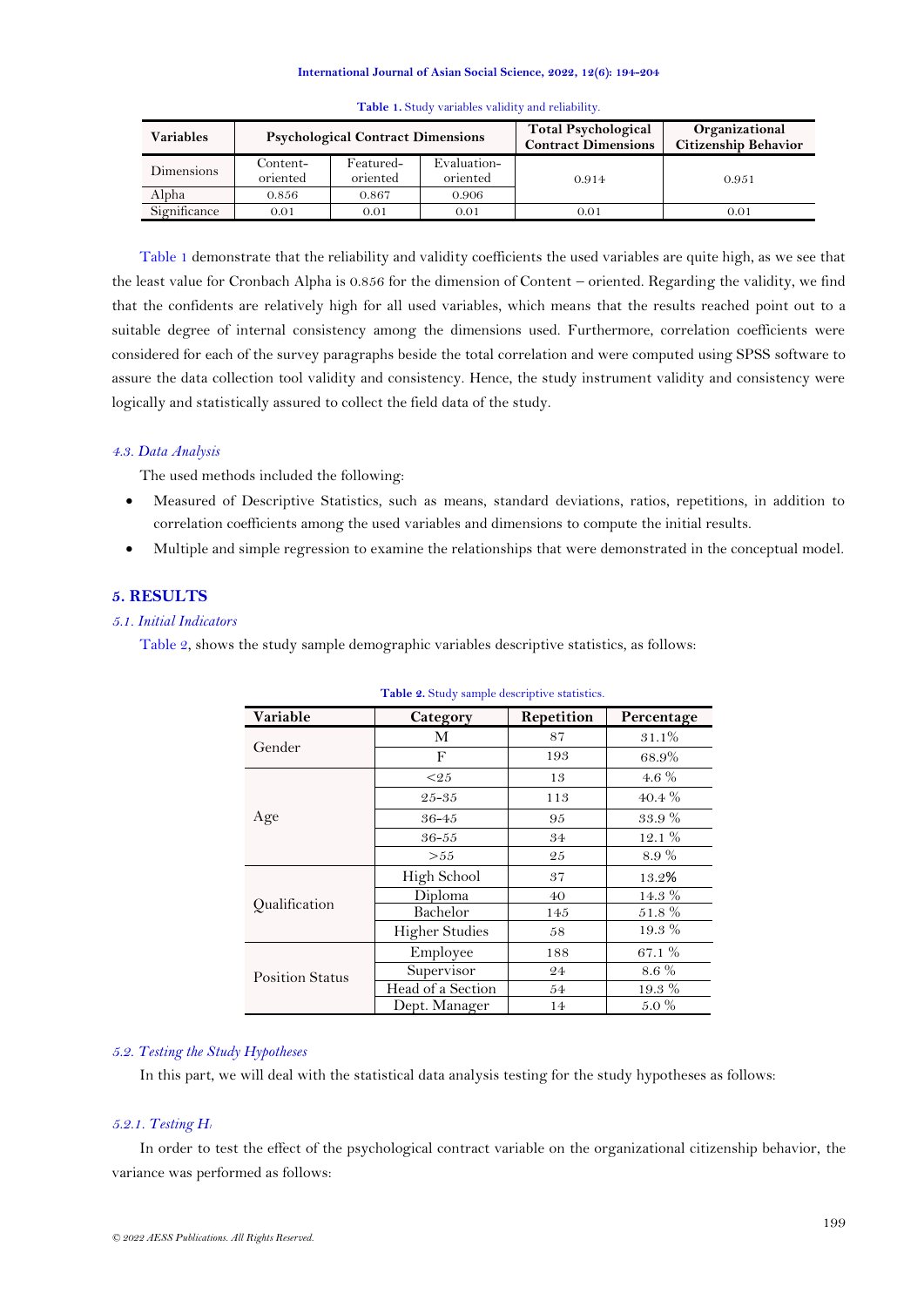<span id="page-6-0"></span>

| Variance   | Total<br><b>Squares</b> | Degree of | Correlation<br>Freedom   Coefficient R | <b>Coefficient of</b><br><b>Determination</b><br>R2 | Adjusted<br>$\mathbf{R}^2$ | F Value | Level of<br>Significance<br>at $(F)$ |
|------------|-------------------------|-----------|----------------------------------------|-----------------------------------------------------|----------------------------|---------|--------------------------------------|
| Regression | 56.152                  |           | 0.546                                  | 0.298                                               | 0.296                      | 118.247 | 0.000                                |
| Residues   | 132.013                 | 278       |                                        |                                                     |                            |         |                                      |
| Total      | 188.165                 | 279       |                                        |                                                     |                            |         |                                      |

**Table 3.** Simple Regression to test effect of Psychological Contract on organizational citizenship behavior (n=280).

[Table 3](#page-6-0) shows a statistically significant effect at the level of significance (0.01) of the psychological node independent variable on the behavior of organizational citizenship at the Ministry of Information Affairs in the Kingdom of Bahrain by means of a statistically significant F value of 0.000. The average variation for all three psychological nodes was 29.8% based on the Adjusted R2 determinant value (0.296). Accordingly, the study's first major premise was accepted: H1: "There is a statistically significant effect of subjective nature on the dimensions of organizational citizenship's behavior.

# *5.2.2. Multiple Linear Regression Analysis*

Multiple linear regression analysis is a statistical method that ensures the accuracy of statistical reasoning. In order to improve research results by finding causal relationships between the effect of psychological contract characteristics on the organizational citizenship behavior.

To test this hypothesis, we used the simple regression analysis as shown in [Table 4:](#page-6-1)

<span id="page-6-1"></span>

| Dependent<br>Variable                     | <b>Dimension</b>    | R | $\mathbf{R}^2$     | <b>F-Value</b> | Sig.<br>Level | بيتا B | $T$ - value $T$ sig. |       | – VIF |
|-------------------------------------------|---------------------|---|--------------------|----------------|---------------|--------|----------------------|-------|-------|
| Organizational<br>Citizenship<br>Behavior | Content-oriented    |   | $0.647 \mid 0.419$ | 66.25          | 0.000         | 0.601  | 10.462               | 0.000 | 1.564 |
|                                           | Featured-oriented   |   |                    |                |               | 0.056  | 0.862                | 0.039 | 2.007 |
|                                           | Evaluation-oriented |   |                    |                |               | 0.023  | 0.363                | 0.007 | 1.932 |

**Table 4.** Multiple regression to test the effect of psychological contract on organizational citizenship behavior.

[Table 4](#page-6-1) shows a significant regression model with a value of F (66.25) and F (0.00) is less than a significant level (0.01). The beta value, which shows the effect of organizational citizenship behavior and subjective nature with a value of (0.601), is statistically significant and can be inferred from the value of (T) and its associated significance. This means that the better the level of subjective nature by one unit, the better the level of organizational citizenship behavior by 0.601 units.

A beta value of 0.056 D is then statistically obtained: the better an employee's characteristics in an organization, the more it is reflected in organizational behavior in the organization. The beta value of the perceptual nature variable (0.023) is also the same. As the results of the linear pluralism test are shown in Table, the variance magnification factor (VIF) for three dimensions is smaller than (3) indicating that there is no linear multiplicity problem among the study model variables.

From the foregoing, we conclude through the multiple regression of the dimensions of the psychological contract and its impact on organizational citizenship behavior as follows:

*H1-1: "There is a statistically significant effect of the subjective nature on the dimensions of organizational citizenship behavior, is accepted.*

*H2-2 "There is a statistically significant effect between the characteristic nature and dimensions of organizational citizenship behavior, is accepted.*

*H3-3 "There is a statistically significant effect of the perceptual nature on the dimensions of organizational citizenship behavior, is accepted.*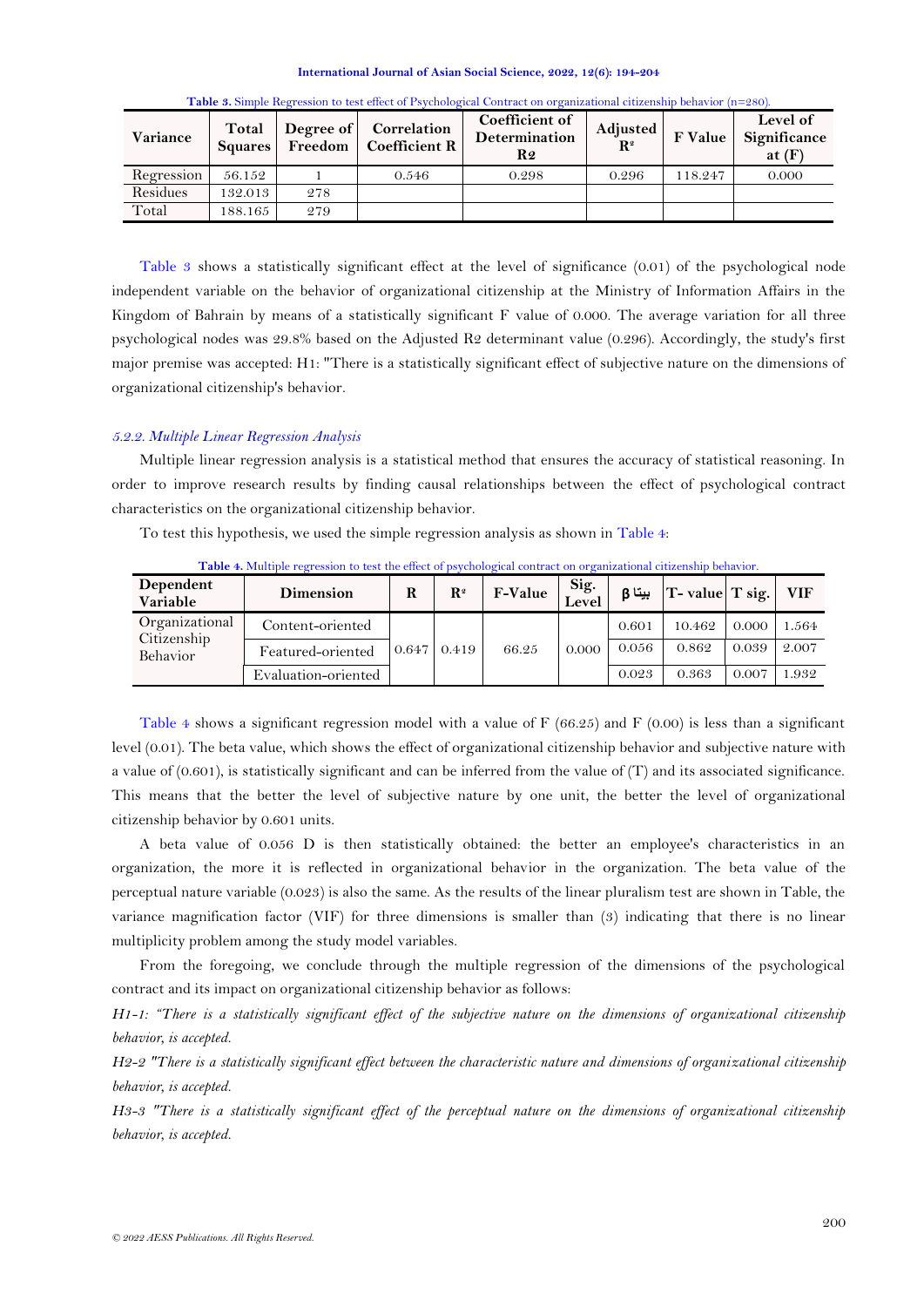### **6. DISCUSSION**

Data analysis demonstrated that the Psychological Contract, represented in the characteristics of Contentoriented, Featured-oriented and Evaluation-oriented, has a substantial impact on the Organizational Citizenship Behavior. Results showed that the better the level of subjective nature by one unit, the better the level of organizational citizenship behavior by 0.601 units. A beta value of 0.056 D is then statistically obtained: the better an employee's characteristics in an organization, the more it is reflected in organizational behavior in the organization. The beta value of the perceptual nature variable (0.023) is also the same. As the results of the linear pluralism test are shown in Table, the variance magnification factor (VIF) for three dimensions is smaller than (3) indicating that there is no linear multiplicity problem among the study model variables. This agrees with results reached by [Tufan and Wendt \(2020\)](#page-10-15); [Barnhill and Smith \(2019\)](#page-8-5); [Kishokumar \(2018\)](#page-9-15); [Anggraeni, Dwiatmadja, and](#page-8-6)  [Yuniawan \(2017\)](#page-8-6) an[d Khan, Zhiqiang, Abubakari Sadick, and Ibn Musah \(2018\)](#page-9-16).

Furthermore, findings of the study suggest a tendency for the organization's ability to fulfil its promises and obligations in the psychological contract became a core variable to interpret the responses of the employees at the workplace. Thus, if the employing organization honors the psychological contract, we find that the employees are more likely to react with more positive behaviors and attitudes towards their jobs, which shows that the fulfilment of the psychological contract sustains the employment trust and confidence relations between the employee and the organization and enhance the employee identification towards work assignments and his/ her organization, which agrees with findings reached b[y Shafqat and Mushtaq \(2020\)](#page-10-2); [Liu \(2019\)](#page-9-2) and [Sobaih et al. \(2019\)](#page-10-3).

The results demonstrated the existence of statistically significant differences between the opinions of the sample individuals in the impact of the psychological contract on the organizational citizenship behavior that are attributed to the demographic variables of age and position, while the results proved that there were no significant differences between the opinions of sample on the effect of the psychological contract on the organizational citizenship behavior that are attributed to the demographic variables of gender and educational qualification.

## **7. CONCLUSION**

His paper expands the prior research on the impact of the psychological contract on the different variables of organizational contexts and how its characteristics, namely Content-oriented, Featured-oriented and Evaluationoriented, affect the organizational citizenship behaviors.

The study is mainly based on cross-sectional data collected through a field survey, in which we examined the effects of the psychological contract characteristics, of Content-oriented, Featured-oriented and Evaluationoriented, on the organizational citizenship behavior, in the governmental sector in Bahrain. The coefficients of all variables concerned are significant and have positive impact on the dependent variable.

Previous studies in this area of psychological contracts in the context of governmental and public organizations combine it with outsourcing, restructuring, organizational changes, efficiency, organizational justice and employability, organizational support, job satisfaction, organizational cynicism, employee motivation, employee relations and employee commitment [\(Casado & Caspersz, 2021\)](#page-9-17). The management of governmental and public organizations should remember that violation of a psychological contracts could result, from the employees' side, in a loss of sense of job security, emotional exhaustion, distancing oneself, deterioration of well-being, deterioration of relations with co-workers, distrust, dissatisfaction, and lack of commitment as was underlined by [Duran,](#page-9-18)  [Woodhams, and Bishopp \(2018\)](#page-9-18). This study can help governmental and public organizations become more aware of the potential outcomes of the psychological contracts and the impact it could sustain on different variables of the organizational contexts. Findings also lead us to a future research program on the outcomes of psychological contracts in governmental and public organizations. We suggest that future research into the psychological contracts outcomes and impact should encompass all aspects of those outcomes and, in particular, the interdependencies between the outcomes. Also, research should concentrate on the nature of psychological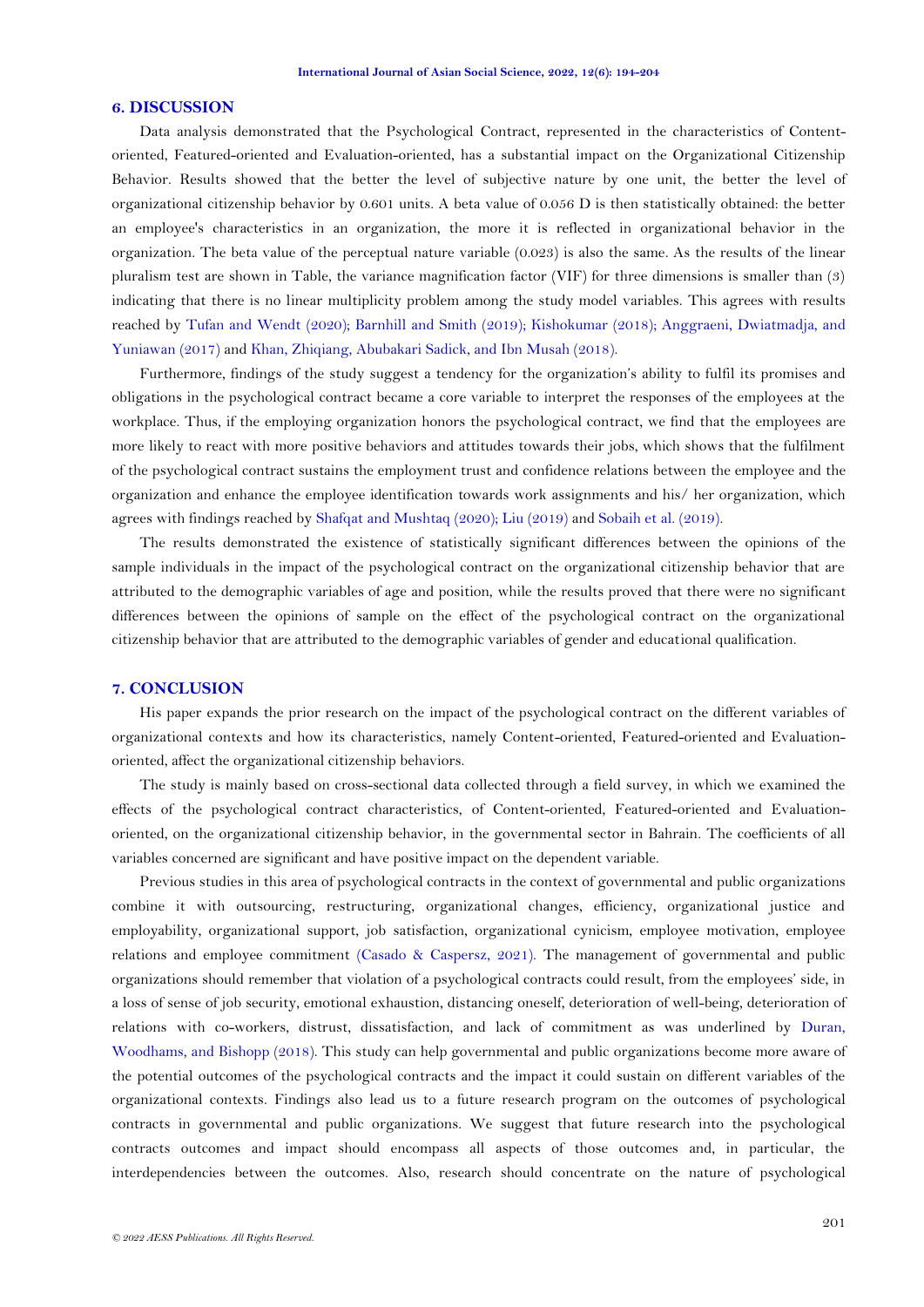contracts individual outcomes due to the fact that a psychological contract is group of mutual unwritten expectations between employees and their organizations. Furthermore, the psychological contract consists of mutual expectations and obligations between the organization and the employee.

## **8. STUDY LIMITATIONS AND DIRECTIONS FOR FUTURE STUDIES**

Like most of the empirical studies, this paper has certain limitations that need to be outlined so that future studies could improve and expand the findings. Due to time and resources constrains, the researchers could not cover all Psychological Contract dimensions. In addition, the research design of this study is cross-sectional in nature and survey measure was solely based on self-reporting of employees. Hence, if the employee does not reflect his/her own true perception, it might lead to biasness in the reached results ([O' Campo & Dunn, 2012](#page-9-19)). We think that longitudinal study will be helpful for investigating the concept of the psychological contract in dynamic perspectives. However, this study provides valuable insights for academics and practitioners through exposing important mechanisms that connects the psychological contract fulfillment to the employee outcomes through exploring the psychological contract route in another context aside from the western one. Furthermore, the study is limited to a small sample size which is attributed to the available resources, it could be enhanced by using a larger sample. On the other hand, the study opens horizons of research to study the issues related to the psychological contract in different contexts and countries. The study included only three characteristics of the psychological contract, and future studies could include other variables and could measure the impact on different dependent variables other than the organizational citizenship behaviors.

**Funding:** This study received no specific financial support. **Competing Interests:** The authors declare that they have no competing interests. **Authors' Contributions:** All authors contributed equally to the conception and design of the study.

# **REFERENCES**

- <span id="page-8-3"></span>Ahmad, I., & Zafar, M. A. (2018). Impact of psychological contract fulfillment on organizational citizenship behavior: Mediating role of perceived organizational support. *International Journal of Contemporary Hospitality Management, 30*(2), 1001–1015. .Available at: https://doi.org/10.1108/ijchm-12-2016-0659.
- <span id="page-8-2"></span>Alcover, C.-M., Martinez-Inigo, D., & Chambel, M. J. (2012). Perceptions of employment relations and permanence in the organization: Mediating effects of affective commitment in relations of psychological contract and intention to quit. *Psychological Reports, 110*(3), 839-853.
- <span id="page-8-6"></span>Anggraeni, A. I., Dwiatmadja, C., & Yuniawan, A. (2017). The role of psychological contract on employee commitment and organisational citizenship behaviour: A study of Indonesian young entrepreneurs in management action. *SA Journal of Industrial Psychology, 43*(1), 1-9.Available at: https://doi.org/10.4102/sajip.v43i0.1409.
- <span id="page-8-0"></span>Argyris, C. (1960). *Understanding organizational behavior*. Homewood, III: Dorsey Press.
- <span id="page-8-1"></span>Balogun, A. G., Ayodele, I. O., Olowodunoye, S. A., & Ogundijo, K. (2021). Impact of psychological contract breach on police corruption in Nigeria: The moderating role of emotion regulation strategies. *International Journal of Police Science & Management*, 14613557211064052.Available at: https://doi.org/10.1177/14613557211064052.
- <span id="page-8-5"></span>Barnhill, C. R., & Smith, N. L. (2019). Psychological contract fulfilment and innovative work behaviours of employees in sportbased SBEs: The mediating role of organisational citizenship. *International Journal of Sport Management and Marketing, 19*(1-2), 106-128.Available at: https://doi.org/10.1504/ijsmm.2019.10018029.
- <span id="page-8-4"></span>Becton, J. B., Giles, W. F., & Schraeder, M. (2008). Evaluating and rewarding OCBs: Potential consequences of formally incorporating organisational citizenship behaviour in performance appraisal and reward systems. *Employee Relations, 30*(5), 494-514.Available at: https://doi.org/10.1108/01425450810888277.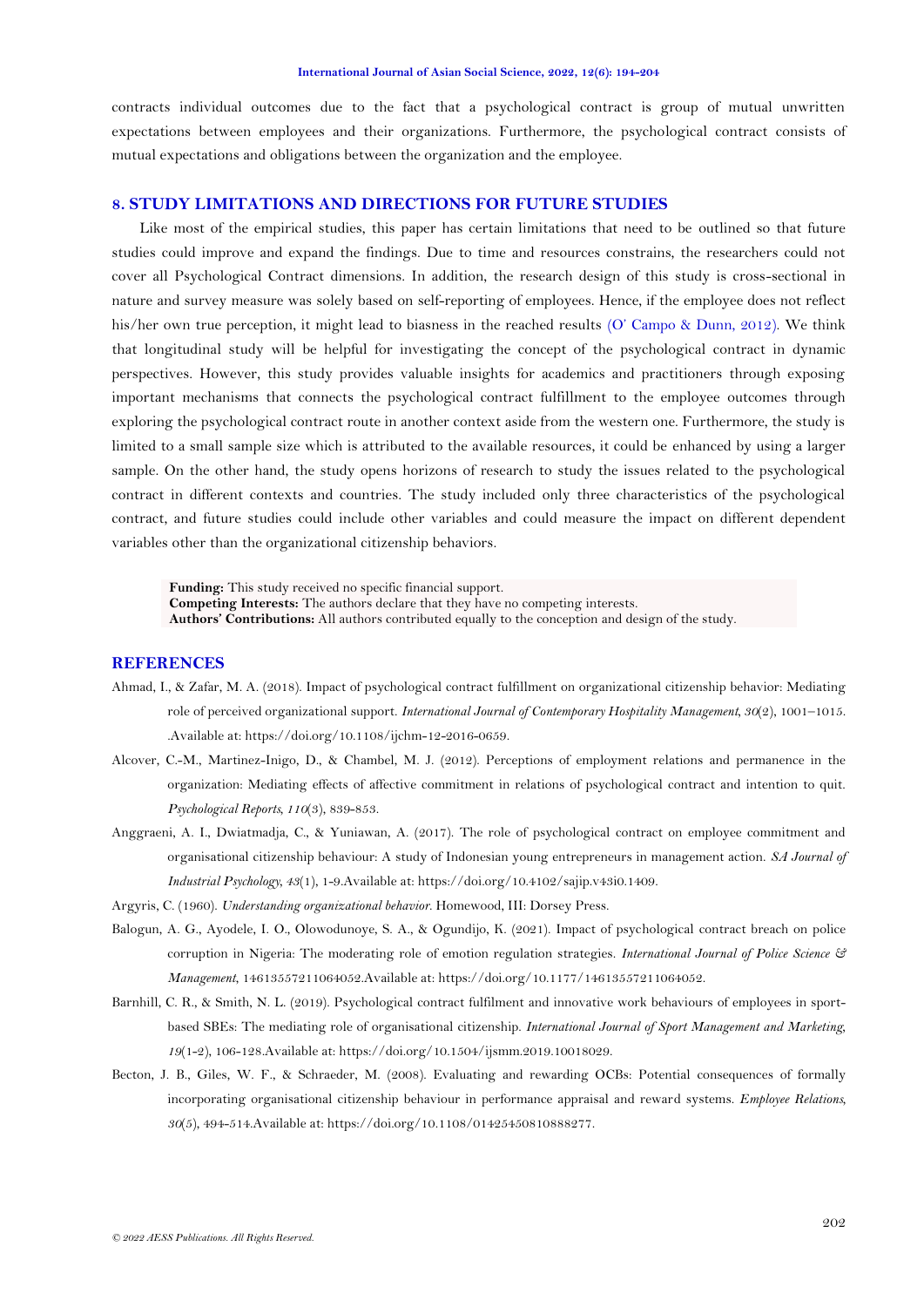- <span id="page-9-17"></span>Casado, R., & Caspersz, D. (2021). Changing psychological contracts and organisational commitment: A longitudinal comparison of assigned and self-initiated expatriates in Australia. *The International Journal of Human Resource Management, 32*(18), 3950-3972.Available at: https://doi.org/10.1080/09585192.2019.1660701.
- <span id="page-9-5"></span>Conway, N., & Briner, R. B. (2005). *Understanding psychological contracts at work: A critical evaluation of theory and research*. Oxford: Oxford University Press.
- <span id="page-9-3"></span>Conway, N., & Coyle-Shapiro, J. A.-M. (2012). The reciprocal relationship between psychological contract fulfilment and employee performance and the moderating role of perceived organizational support and tenure. *Journal of Occupational and Organizational Psychology, 85*(2), 277-299.Available at: https://doi.org/10.1111/j.2044-8325.2011.02033.x.
- <span id="page-9-18"></span>Duran, F., Woodhams, J., & Bishopp, D. (2018). An interview study of the experiences of firefighters in regard to psychological contract and stressors. *Employee Responsibilities and Rights Journal, 30*(3), 203-226.Available at: https://doi.org/10.1007/s10672-018-9314-z.
- <span id="page-9-6"></span>Gibson, R. O. (1966). Toward a conceptualization of absence behavior of personnel in organization. *Administrative Science Quarterly, 11*(1), 107-133.Available at: https://doi.org/10.2307/2391396.
- <span id="page-9-8"></span>Harman, A., Millar, P., & Kerwin, S. (2021). Two sides of the coin: Volunteer coaches and sport clubs' ideological psychological contract. *Journal of Park & Recreation Administration, 39*(3).
- <span id="page-9-14"></span>Khalid, N. (2020). Artificial intelligence learning and entrepreneurial performance among university students: Evidence from malaysian higher educational institutions. *Journal of Intelligent & Fuzzy Systems, 39*(4), 5417-5435.Available at: https://doi.org/10.3233/jifs-189026.
- <span id="page-9-11"></span>Khaliq, A., Mehmood, K., Kamboh, A. Z., Durrani, K., Zarar, M. H., & Nazar, S. (2019). Psychological contract fulfillment on employees reactions within the context of organizational justice. *SEISENSE Journal of Management, 2*(3), 42- 57.Available at: https://doi.org/10.33215/sjom.v2i3.131.
- <span id="page-9-16"></span>Khan, H. S. U. D., Zhiqiang, M., Abubakari Sadick, M., & Ibn Musah, A.-A. (2018). Investigating the role of psychological contract breach, political skill and work ethic on perceived politics and job attitudes relationships: A case of higher education in Pakistan. *Sustainability, 10*(12), 4737.Available at: https://doi.org/10.3390/su10124737.
- <span id="page-9-15"></span>Kishokumar, R. (2018). The impact of psychological contract on organizational citizenship behaviour: An investigation on banking sector in eastern province, Sri Lanka. *Asian Journal of Economics, Business and Accounting, 6*(1), 1–13.
- <span id="page-9-12"></span>Konovsky, M. A., & Pugh, S. D. (1994). Citizenship behavior and social exchange. *Academy of Management Journal, 37*(3), 656– 669.
- <span id="page-9-1"></span>Li, H., Xu., C., & Zheng., H. (2021). Psychological contracts and employee innovative behaviours: A moderated mediation effect model. *Discrete Dynamics in Nature and Society*, 1–11.
- <span id="page-9-2"></span>Liu, Z. (2019). Impact of psychological contract fulfillment on micro-firm clerks: An empirical study in China. *African Journal of Business Management, 13*(10), 343-352.Available at: https://doi.org/10.5897/ajbm2019.8759.
- <span id="page-9-13"></span>Manning, W. E. G. (1993). *The content of the psychological contract between employees and organizations in Great Britain in the early 1990s.* London: PhD Thesis, University of London.
- <span id="page-9-4"></span>March, J. G., & Simon, H. A. (1958). *Organizations*. New York: John Wiley.
- <span id="page-9-10"></span>Mayam, E., Adel, A. S., & Ahmed, M. (2021). Psychological contract and its impact on the organizational citizenship behaviorsan applied study from Bahrain. *Information Sciences Letters, 10*(S1), 247–263.
- <span id="page-9-7"></span>McInnis, K. J. (2012). *Psychological contracts in the workplace: A mixed methods design project.* Unpublished Doctoral Thesis, The University of Western Ontario, Ontario, Canada.
- <span id="page-9-0"></span>Morrison, E. W., & Robinson, S. L. (1997). When employees feel betrayed: A model of how psychological contract violation develops. *Academy of Management Review, 22*(1), 226-256.Available at: https://doi.org/10.5465/amr.1997.9707180265.
- <span id="page-9-19"></span>O' Campo, P., & Dunn, J. R. (2012). Introduction. In P. O' Campo & J.R. Dunn (Eds.), Rethinking social epidemiology: Toward a science of change (pp. 1-22). New York: Springer.
- <span id="page-9-9"></span>Organ, D. W. (1988). *Organizational citizenship behaviour: The good soldier syndrome*. Lexington: Lexington Books.